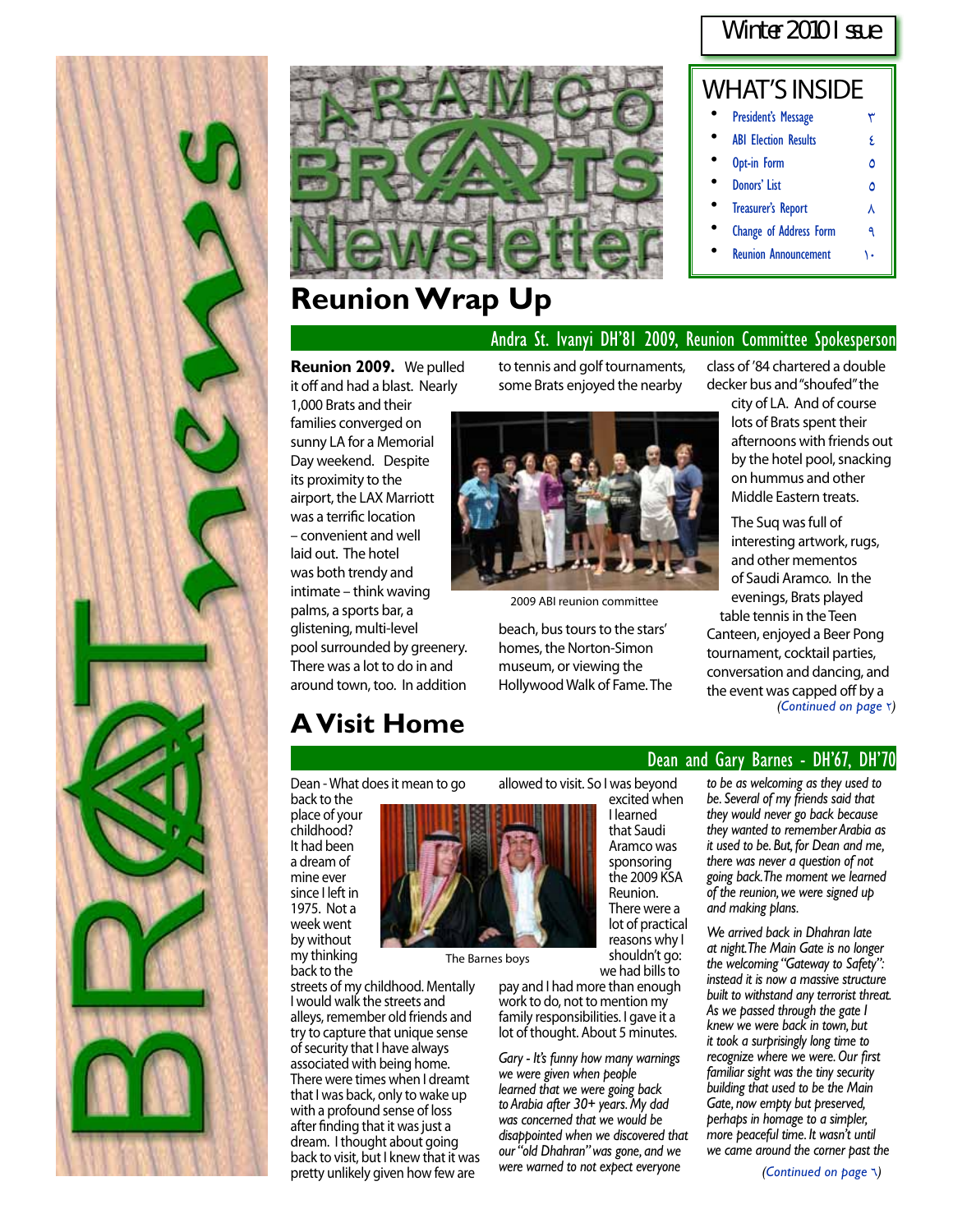#### <span id="page-1-0"></span>*Reunion Wrap-up (continued from page* 1*)*



The beer pong tournament at the Canteen

what we had signed up for and what we'd be expected to do. Our fearless leader, Julia Simms, isn't actually a Brat herself, but a gifted PR executive married to Brat (and recent ABI President) Mike Simms. She assured us that we would work inside our comfort zones, meaning

I wouldn't have to do any cooking or interior decorating (whew!) and those from the class of '52 wouldn't have to oversee the Beer Pong tournament (not that they *couldn't*). Nearly a



wonderful banquet that lasted until the

**Who planned it all?** The reunion committee first met in October 2007 (believe it or not!); we nine sat around the lunch table wide-eyed and overly formal, wondering just

wee hours.

half dozen meetings later, we were less

Class of 1967 touring in Venice, LA.

wide-eyed (and a whole lot less formal), working together late into the night before the Reunion setting up signs, preparing the Suq, stuffing goodie bags, finalizing the banquet layout, teasing each other, and girding our loins for the fun ahead.



ABI Board hard at work during the reunion.

#### **How did it turn out?**

After all that work, it was gratifying to see so many Brats show up ready to reconnect and have fun. Turnout was terrific. Some Brats, especially those in more recent graduating classes, attributed the high attendance rate to Facebook, which proved to be a very

valuable recruiting tool. The class of 1991 had an impressive number of attendees, thanks to the yearlong efforts of younger brats like Neomi Tio, who targeted, and organized activities for, the under-30 crowd, and Keith



The ABI Reunion suq was well attended.



Reunion "Queen Bee" Julia Simms.

Nietupski, who with a friend, designed the Reunion logo and prepared the goodies for the bags. The class of DH'84 had the best attendance with over 50 Brats.

The response was an overwhelmingly

good one. Both multiple Reunion attendees and newbies were gratified and impressed. Michele du Moulin (DH '79) writes: "I wondered if it would it be clique-ish based on being in school or previous reunions. Would there be a caste system based on your

tenure in Saudi, etc...? Yet, I was really surprised at the way it felt - as though each person you spoke with seemed to take you into the fold and make you like a welcome member of the clan. I've met many



The hotel hot tub was very popular.



Auction at the reunion banquet.

more Brats since May and I have found this to be true with everyone. I'm grateful to find myself woven into and bonded to this group of people."

**Coming soon to a Memorial Day Weekend Near You.**  By the time the 2009

Reunion was winding down, old friends were caught up, new friends were being logged into iPhones … and everyone was speculating about the location of the next Reunion. Those of us on the Reunion Committee could offer no inside scoop. But judging from the

responses we got this year – and the impassioned goodbyes in the lobby, in the bar, by the pool! – we'll see most of the same faces (and more!) next time. See you soon … inshallah!



Richard Owen at the group photo.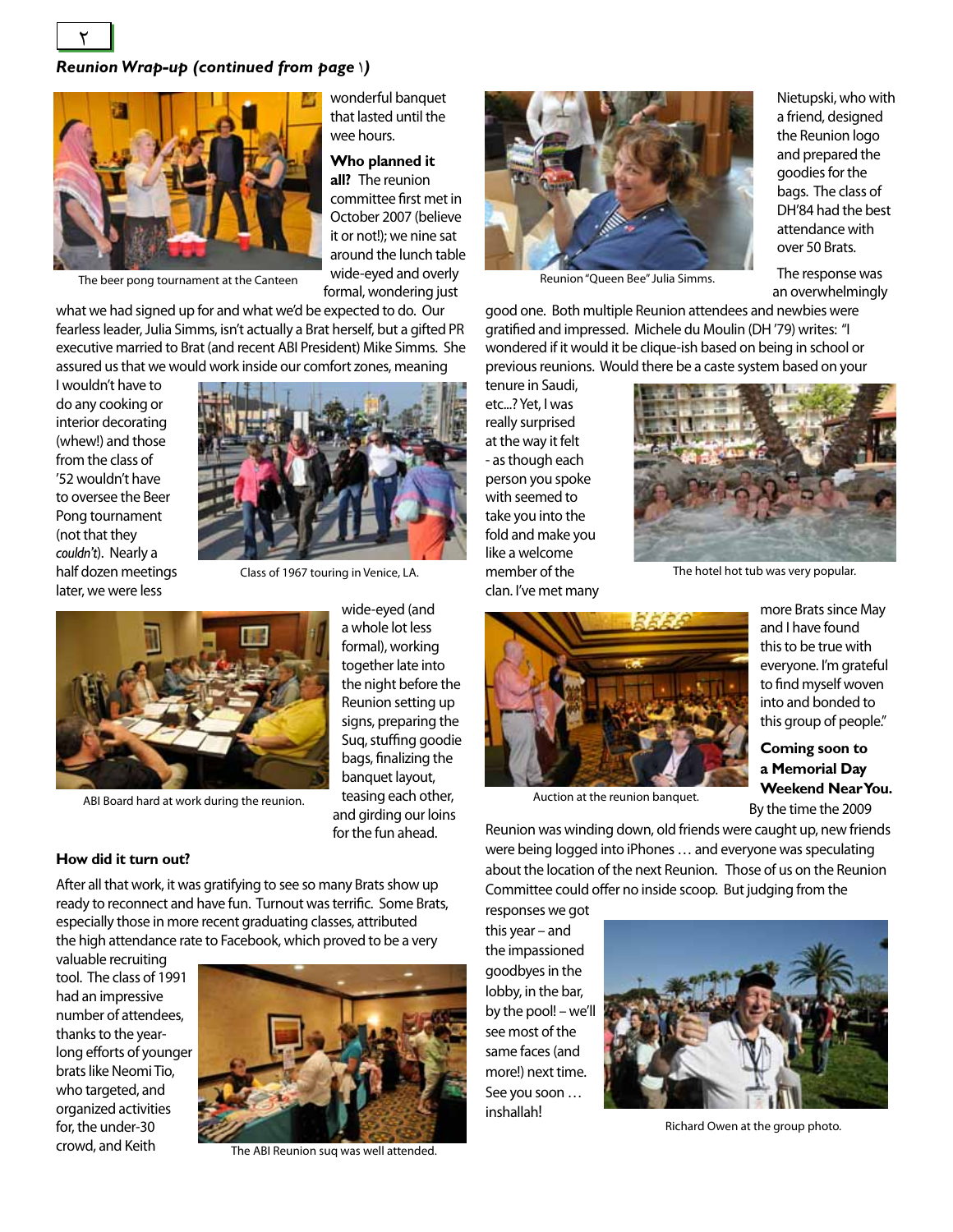# **President's Message**

<span id="page-2-0"></span>A new year is upon us and it's hard to believe another successful reunion has been and gone, another board term ended, and another decade come to a close! We've got plans in the works for another great reunion and plans for a few other things this term that we've been quietly working on in the background.

Firstly, I'd like to recognize our newlyretired board members for their many hours of selfless service: Penny Dougharty Maher (DH'72), Dean Barnes (DH'67), Gary Barnes (DH'70), and Doug Webb (DH'72).

Penny served on the 2005 reunion committee and 2 terms as Database Director; Dean served 3 terms as Publications Director; Gary served 3 terms as Director at Large (DAL) handling recruiting and handling board nominations; Doug served 2 terms as Treasurer. Together they have put in 20 years of personal time. That's 140 dog years! We know they will enjoy having more personal time back in their lives and being able to kick back and relax with everyone at the next reunion.

If you missed the announcement, we have had a great team in place as of Nov. 1 with quite a few first-time board members: Andrew Bobb (DH'74), DAL; Duane Hopple (RT'79), Database Director; Tom Littlejohn (DH'84), Treasurer; and Robin Payne White (DH'59), Class Representative Director. Returning board members are Diane (Reunion Oversight Director), Diana (DAL), Dawn (Website

Director), Randa (Vice President), Mike (Director Publications), and Kim (Secretary). While it's important to maintain some continuity and experience on the board, bringing in new people with different perspectives, ideas, and talents is critical to the evolution and longevity of our organization. Thank you all for stepping up!

For the 2009-2011 term, we hope to implement some changes that we think will improve how we fulfill ABI's mission of keeping us all connected. Our website, database, and newsletters have served us all well over the years, but this is twentyten! The way people work, receive news and interact with one another has changed since ABI's inception, as has the cost of printing and postage. We're proud of the job we do, but we think we can do better.The solution is for us to become a more electronic organization,able to take advantage of epublishing, social networking, twittering and other modes of communication that will reach out in ways many Brats are comfortable with using.

Among the solutions we are considering is an excellent membership and event management service which would allow each individual Brat to adjust the way in which we communicate with them, while reducing the cost and time the board would spend maintaining everything. The service would make it easy for us to produce an e-version of the BratNews. But, we can't do it alone and we need your help. Each of you should carefully review the "opt-in"

#### Marie Littlejohn-Dunn DH'77, *President*



ABI At Large Board Member - Diana Ryrholm-Geerdes RT'62, ABI President - Marie Littlejohn-Dunn DH'77, and ABI Secretary - Kim Zinszer DH'67, at a Brat gathering in the hotel courtyard

notice regarding hard copy newsletters and consider whether you absolutely need to continue receiving your newsletters by snail mail. Producing the newsletter the way we do now is not only expensive, but it is not very "green" and only adds to the clutter on your desk before hitting the trash. Besides, we can have so much more fun with e-newsletters! We also ask those of you who have never provided our Database Director with a valid (or current) email address to please do so by contacting duane@aramco-brats.com.

We don't want anyone to miss a beat or a tweet or whatever else unfolds! Hope to see you all in Dallas!

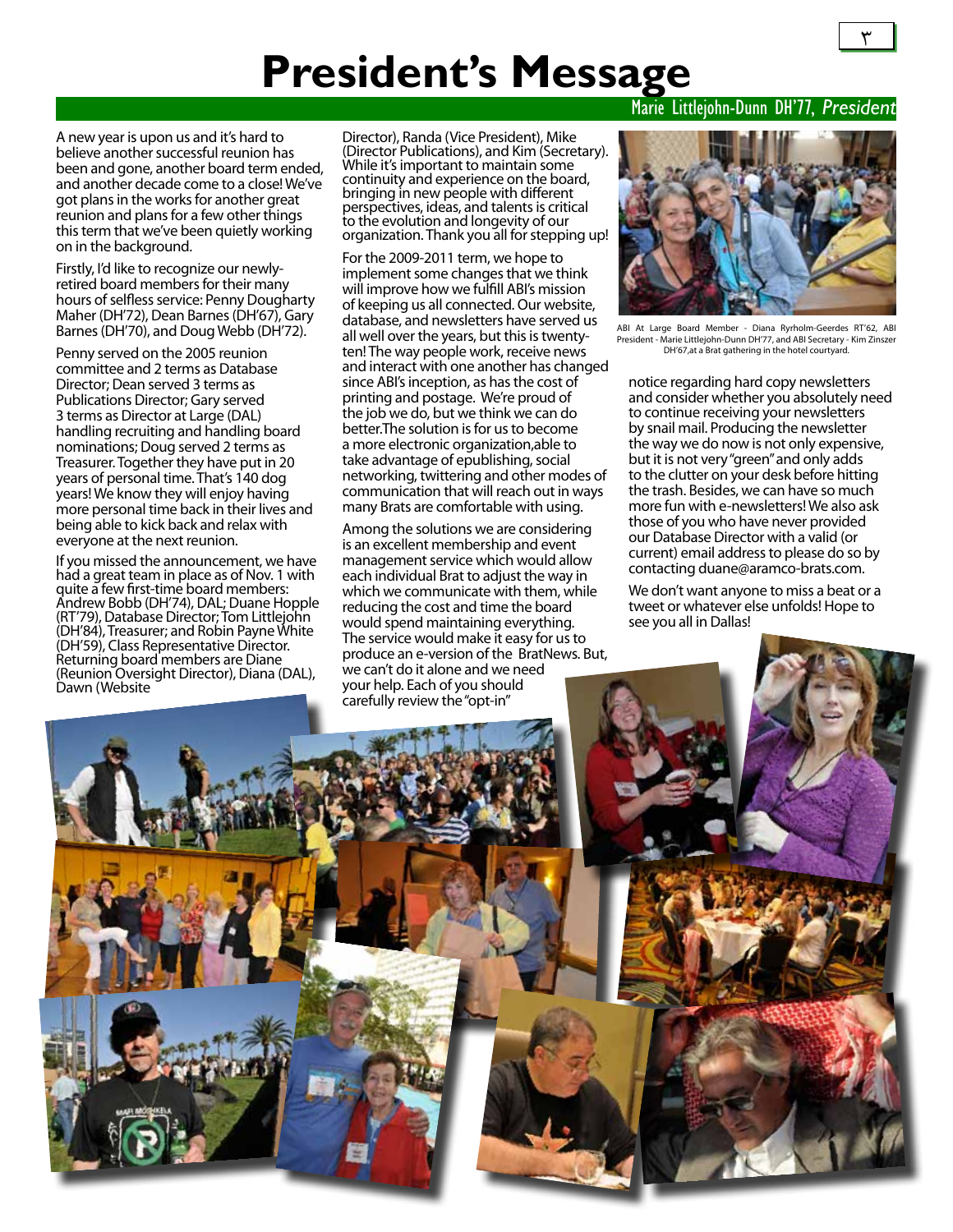### Gary Barnes DH'70*—Past Director at Large - Nominations* **2009 ABI Election Results**

<span id="page-3-0"></span>Amidst all the excitement of the Los Angeles reunion, the rush to greet old friends, shopping at the suq or dancing at the Teen Canteen, a new ABI Board was elected. I am pleased to announce that on November 1<sup>st,</sup> Marie Littlejohn-Dunn (DH '77), Randa Owen-Williams (DH '65), Kim Zinszer (DH '67) and Tom Littlejohn (DH '84) were elected as our new ABI President, Vice-President, Secretary and Treasurer.

The first act of the new board was to fill the 7 appointed board positions. Our new board will see many new faces and a familiar face in a new role. Mike Simms (AB'78), RAMC who just stepped down as the ABI President, will be staying around as our new Publications Director. He replaces Dean Barnes (DH'67) who is now stuck in the Virgin Islands with all of this extra time to kill. Please give Dean your condolences. Doug Webb (DH'72) leaves us as treasurer, and Penny Dougharty-Maher (DH'72) is leaving as Database Director. Last but not least, I have decided that it is time to step down as Director at Large, Nominations. I have served on the ABI board for 7 years, and I thought it was time to bring in new blood. Please be

sure to give your thanks and appreciation to Mike for his strong and effective leadership of ABI, and to Dean, Doug and Penny for their dedicated service to the board.

As the person responsible for helping the board find new members, I take pride in announcing that we have found great people to fill the vacancies. Please join me in welcoming Duane Hopple (RT'79) as Database Director, Robin Payne White (DH'59) as Class Rep Director and Andrew Bobb (DH'74) as the new Director at Large. They will join Diane Knipfel-Adams (AB'75) who continues as our Reunion Oversight Director, Dawn Kolb (Dh'92) as Website Director and Diana Ryrholm-Geerdes (RT'62) our returning Director at Large, Contracts. Believe me, stepping down is so much easier when I know that the board is being left in such good hands.

Since I am leaving, I want to take a moment to add a personal note about the ABI Board. It has truly been an honor to serve with the remarkable people who have volunteered their time and effort to preserve ABI and its mission. The ABI reunions have now become so routine and successful that it is easy to take them for granted and to forget how much work it takes to bring them off. The ABI Board is stable, solvent and the biennial transitions occur so easily that we don't even notice the new stick on the camel's rump. This does not come easily. Behind

the scene your board members are working hard. Every resolution they pass involves days of discussion and scores of emails. During the reunions, when the Teen Canteen is filled with old friends, the board is spending most of their time in meetings and troubleshooting problems. Every board member commits several hours each week to make it look easy when you log on to the website, read your newsletter or step into the hotel

at a reunion. Is it always perfect? Of course not. But think about this. The ABI is not just a board, it is also a non-profit organization. It does not oversee the operation of a business, it IS the business, all run by volunteers who also have busy and sometimes challenging lives to lead. How many Brats know that one of our Directors discovered and treated her breast cancer during this past term? Or that another Brat saw his business take a huge hit during the recession and had to make serious life changes to survive? They could have made excuses and dropped out, but they didn't. They stayed involved and the result was another wonderful reunion in Los Angeles.

The ABI board does not do this for the few perks that are thrown their way every two years. They don't do it because they love the power that comes from the position. The ABI board sacrifices their time and energy because they are deeply committed to preserving and advancing the mission of ABI. It is about remembering

that each of us is a child of Arabia and honoring that we are brothers and sisters to each other. It is about preserving more than memories, it is about preserving our heritage. This, and only this, is what motivates this remarkable group of people to dedicate a big part of their lives to the success of ABI. They deserve our appreciation and our thanks. Offering them a drink or two at the next reunion wouldn't hurt either. Outgoing ABI At Large board



member - Gary Barnes DH'70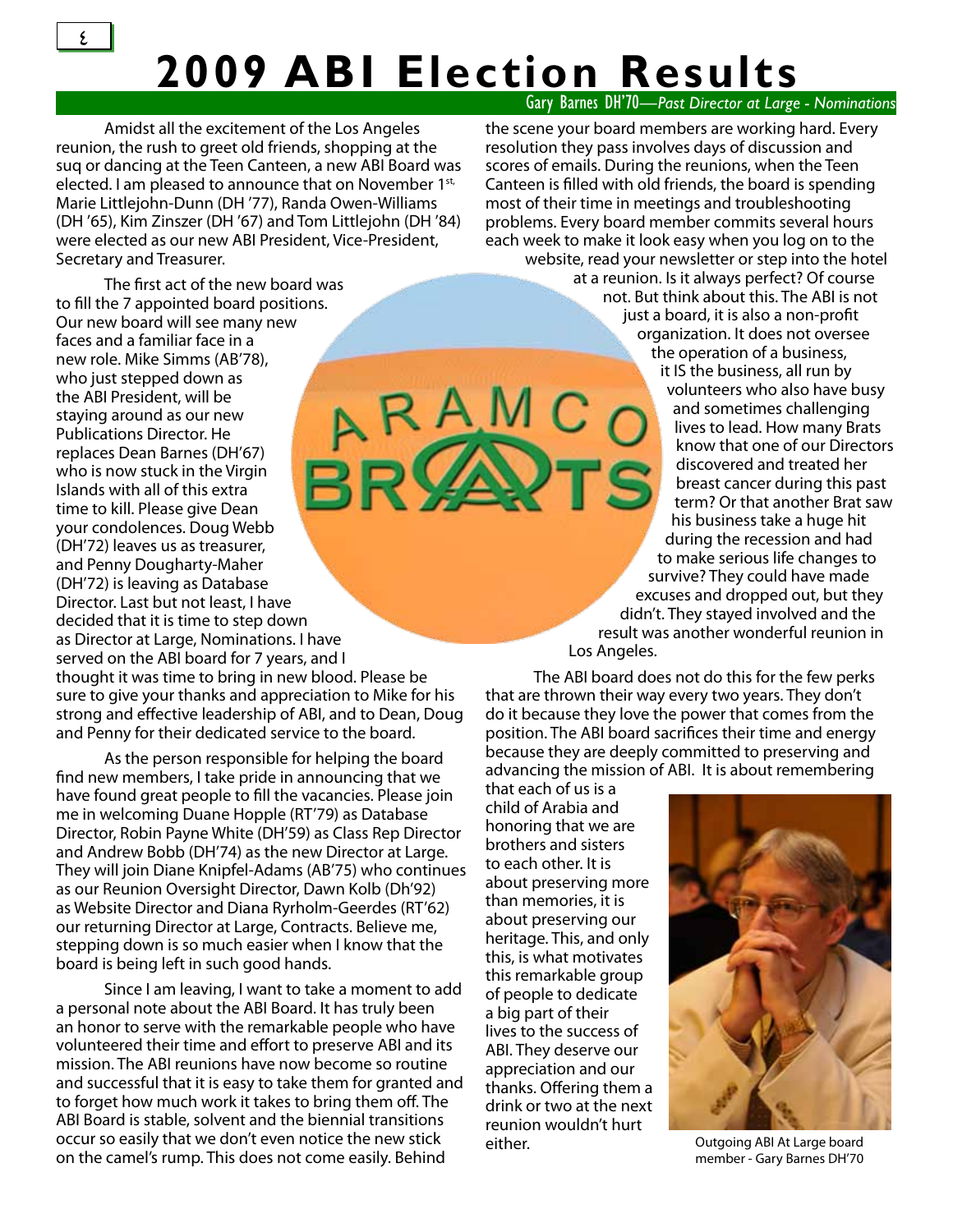<span id="page-4-0"></span>

## **Past Editor's Note**

Dean L. Barnes DH'67

Its been just a few months since the end of my term as Publications Director and I already miss the comradery that comes from reading daily emails from other "boardies"carrying out the work of ABI. The ABI board members, with the assistance of a series of hard working reunion committees and other Brat volunteers, are responsible for putting on the best reunions of any group I know and for making it easy for us to connect with other Brats.

My brother, Gary, describes the board member committment better than I can hope to. I guess that leaves me to give a shout out to all the Brats out there who haven't helped out, who haven't paid their AdBaks, and who haven't volunteered.

If you enjoy what ABI is doing, then you owe it to your fellow Brats, to ABI and to yourself to support the efforts of this organization.

After three reunion cycles as ABI Pubs Director, I've stepped aside to concentrate on other projects in my life, but, I still intend to support ABI. I'll pay my AdBak, donate a bit extra, contribute pictures, graphics and stories to the BratNews, and volunteer to help at the next reunion. You can do the same. Also, why not consider becoming a board member? Its entirely true that board members squabble like cats at times, but I count the time I have spent with my fellow ABI board members among the finest days of my life.

### **Going Green with BratNews**

 In an effort to reduce our carbon footprint, save some trees, and just because a majority of the brats now have email addresses, we will be switching our BratNews publications to electronic versions rather than the hard copies historically mailed out. This switch will enable us to communicate with you more frequently, we will be able to include higher resolution images and we will even be able to run smaller editions with more interesting information.

We still intend to mail an annual edition of BratNews to each brat, but the other editions will be sent by email, so please be sure your mailing address with us is current. If you would rather not get an electronic copy, and keep getting the hard copy, you may fill out the form below and mail it to:

> **AramcoBrats, Inc. c/o Duane Hopple 100 Luna Park Drive #459 Alexandria, VA 22305**

#### Hard Copy Opt-In Form

I can't do without my hard copy of the BratNews. Please continue to mail me every edition.

Name: \_\_\_\_\_\_\_\_\_\_\_\_\_\_\_\_ Dist/Year: \_\_\_\_\_\_\_\_\_

Address: \_\_\_\_\_\_\_\_\_\_\_\_\_\_\_\_\_\_\_\_\_\_\_\_\_\_\_\_\_\_\_\_\_

Address: \_\_\_\_\_\_\_\_\_\_\_\_\_\_\_\_\_\_\_\_\_\_\_\_\_\_\_\_\_\_\_\_\_

City: \_\_\_\_\_\_\_\_\_\_\_ State: \_\_\_\_\_\_\_\_\_\_\_\_\_\_\_\_\_\_\_\_

Postal Code:

Country:

HONORED DONOR LIST We would like to thank the following Brats for donating beyond the suggested AdBak amount and/or to the ABI raffle and auctions since the last newsletter was published. Your generosity helps keep ABI going! Donations are from the Spring newsletter to the present.

ABI Al Fallon Amjad Ghori Annie Sundberg-Johnston Aramco Services Company Asheville Reunion Committee Barb Harrington-Pew Bob Allen Cam Johnston Cecily Vick Christine Crawford-Oppenheimer Christy Mills-Amos Cindy Kriesmer-Carr Cyndy Nicholson-Castain David Knoll Dawn Kolb Dean Barnes Diana Szostek-Lynn DJ Grothus-Collingham Doug Webb Eileen McDonald-Helms

Gary Barnes Gary Jungers Houston Reunion Committee James Erwin James Ruhwedel Janee Tomaselli-Cole Janice Wohlethan-Hawwa Joshua Cashil Judi Bryan-Messier Julee Tindall-Scanlon Karen Hansen-Fallon Karen Miller Karen Morrow Kathy Butterfield Kathy Montgomery Kathy Neally-Dunsmore Kellie Eastham Kelly Rodieck Ken Duell Kim Zinszer Kirt Stadler

Lee Ingham Lindsay Fogelquist Lorna Weathers-Aschbrenner Mara Urenovich-Barth Margaret Boyles Margaret McDonald Mariana Guion-Mabry Marie Littlejohn-Dunn Mariellen Echezuria-Jungers Marilyn Townsend-Mass Mary Martin-Venker Mike Crocker Otto Knudsen Owen Brothers, Rick, David, & Tom Pat Dailey-Smith Patrick Norrigran Paul Robinson Peter Enfield Richard Bradshaw Richard Howard

Richard Wakefield Rise Johansen-Ryan Roger Rutan Roger Smith Ron Stroud Rory Rickwood Ryrholm Sisters, Diana & Erica Scott Miller Sharon Papp Sue Waters-Herbers Theresa Mortensen-Chatfield Tim Barger Tina Lorentzen-Winters Valerie Fellner-Connell Valerie Kelly Virginia Depew Wendy Cyr Wendy Nine William Bradshaw William James Wood Sisters, Susan, Elaine, & Liz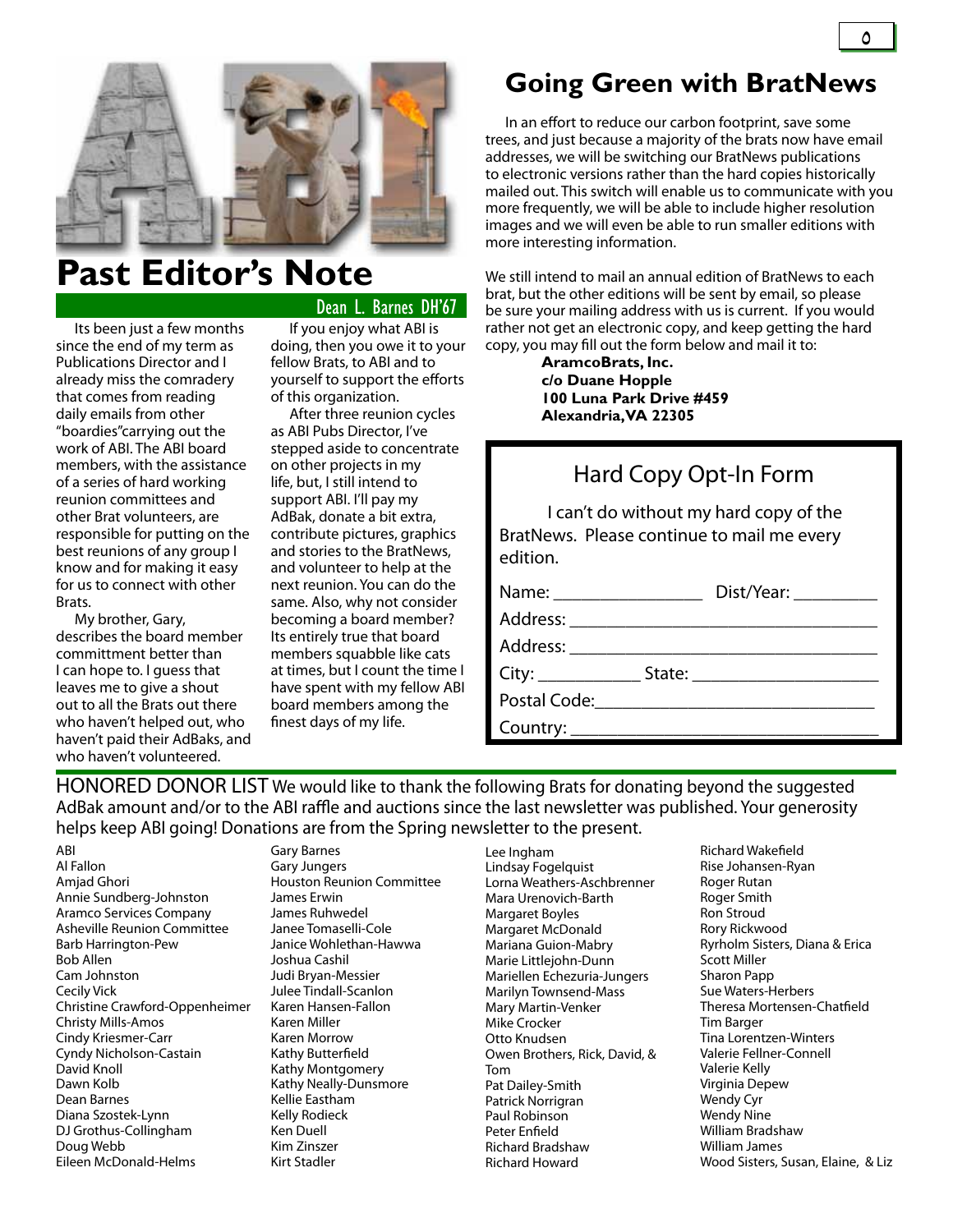<span id="page-5-0"></span>

#### 6 *A Trip Home (continued from page* 1*)*

*fire station and I spotted the Dining Hall that I truly found my bearings and* 

*felt that thrill of recognition, the first of many that I would have over the next two weeks. There on the corner with King's Road was the same tall banyan tree where we used to catch the Ras* 



The Dhahran Dining Hall, an Aramco icon.

*Tanura or Abqaiq bus. From there we turned to the right, heading down King's Road towards the "new" section of town.* 

*If I hadn't been exhausted by the long flight and time change, we might have jumped out and walked the rest of the way. The first thing I noticed was that the stubby little palm trees that* 



*once lined the center divider of King's Road now towered over the rooftops of the houses on either side, and the asphalt that had filled the divider has been removed and replaced with flowers. It was lovely. I found myself leaning out the window to capture the* 

*first glimpse of recreation coming up on the left. Oh my god, where is the baseball field and bleachers? What happened to the tennis courts? Gone, torn down for a visit by the King. But there* 



Dhahran movie theater.

*was the movie theatre and yup, I can see the Fiesta Room (Snack Bar for you younger Brats). How cool is this? Swimming pool is still there and next to that I can see the library! Never mind that the Snack Bar is now an Olive Garden and the pool is exclusively for women. They are still there. After years of dreaming about being back,* 

*it was hard to believe that this was actually happening.* 

Dean - Our stay lasted two weeks, but was not nearly enough time to do everything that



Dhahran School

had been arranged. Ali Baluchi and his team of volunteers went out

of their way to come up with amazing trips for us, and the weeks prior to the trip were filled with planning the perfect itinerary to try and fit everything we

could into 14 days (coordinated with our friends' plans, of course). Our first day back, we started with a bus tour of town including a visit to the Dhahran School. We stood on the

> same stage where we had graduated years before, walked the covered walkways between school buildings, paid tribute to the

memorial rock and even chatted with some of the kids in one of the classes who probably never dreamed that old people like us had once sat in the very same classrooms begging for the clock to move faster. We were saddened to see the entire

> campus now surrounded by a high security wall, and Gary searched in vain to find his initials that he had left in wet concrete sometime in the late 60's.

Other trips included a dinner at the US Consulate (talk about security!), to Al Khobar (you can eat five schwarma at one sitting and survive), to Dammam, to Ras Tanura, to Abqaiq, to the new yacht club and to the golf course (18 holes, all grass). Aramco

Services also provided transport on tours to more distant destinations including Al Hasa (Hofuf), and Shaybah (in the Rub al Khali).

> We would be remiss if we did not mention

the get together thrown by the community of Brats still living and working, in Saudi Arabia.

Lee Ingham conceived the idea to give the visiting Brats a special party which was not a part of the annuitant reunion

package. He got together with the

other Saudi Aramco Brats and, after collecting several thousand dollars and the promise of assistance, he sat down with his wife to plan. The result was what I named "Il Um Al Heffle", or "The Mother of All Parties". The party had everything: food, beverages, a disco, a Saudi band, three shwarma stations, four sheesha pipes, 500 guests (security was even invited), the best company and, on top of it all, the

LREAKING CAMEL NEW

Lee Ingham

band "Sure Thing" doing "Songs of Arabia" -- a spoof of life in Arabia. It was easily the best party I've ever been to.

*Gary - I can't begin to describe* 



Sure Thing Band

*everything we did and saw over the next two weeks, but I can tell you how it felt being back. Our first impression was that so much had changed. Many of the old houses including where we* 

*used to live have been torn down, and others have either been replaced or been changed with new siding or* 

*facades. Looking at where my house used to stand brought a surge of emotions. It was hard to fathom that my house and the entire block where I had learned* 



Protective barrier rusting away

*to ride my bike and where we had built tree houses and played kick-the-can were gone. I had known years ago that this had happened, but the child in me clearly was expecting to find everything still there and, perhaps, even to hear our mom call us in to wash up before dinner one more time. People driving by may have wondered why two men stood and stared at a parking lot in silence for so long.* 

*The other major change in our neighborhood was the walls. Many of the hedges are gone, replaced by tall and, frankly, unattractive Aramco cement walls. Dean and I felt like peeping toms whenever we pointed our cameras over the walls to see if the yards on the other side still looked the same. Even the perimeter fence has been replaced by a high-tech security wall, and recently the Dhahran School was surrounded by a wall as well for security purposes. We noticed also that most of the oleander bushes that used to decorate yards or fill the center dividers were gone, apparently because they are toxic if eaten. (How did we ever survive?) Standing at the end of Miller St., we gazed up towards "The Hill" and were amazed that we once thought this little bump was actually high ground. All in all it was a sobering morning. I found myself feeling sad, and I thought back to the warnings my dad and others had given us.* 

> *That lasted about two days, and then something very interesting started to happen. Dean put it well. It was like running into your best friend at a reunion, someone you haven't seen in 32 years. Your first impression is how much they have changed. You hardly*

*recognize them. Then, as you sit and talk, the person you once knew comes back to you. The voice hasn't changed and you discover that your friend is still there, despite the grey hair and extra pounds. In no time, you forget all of the* 

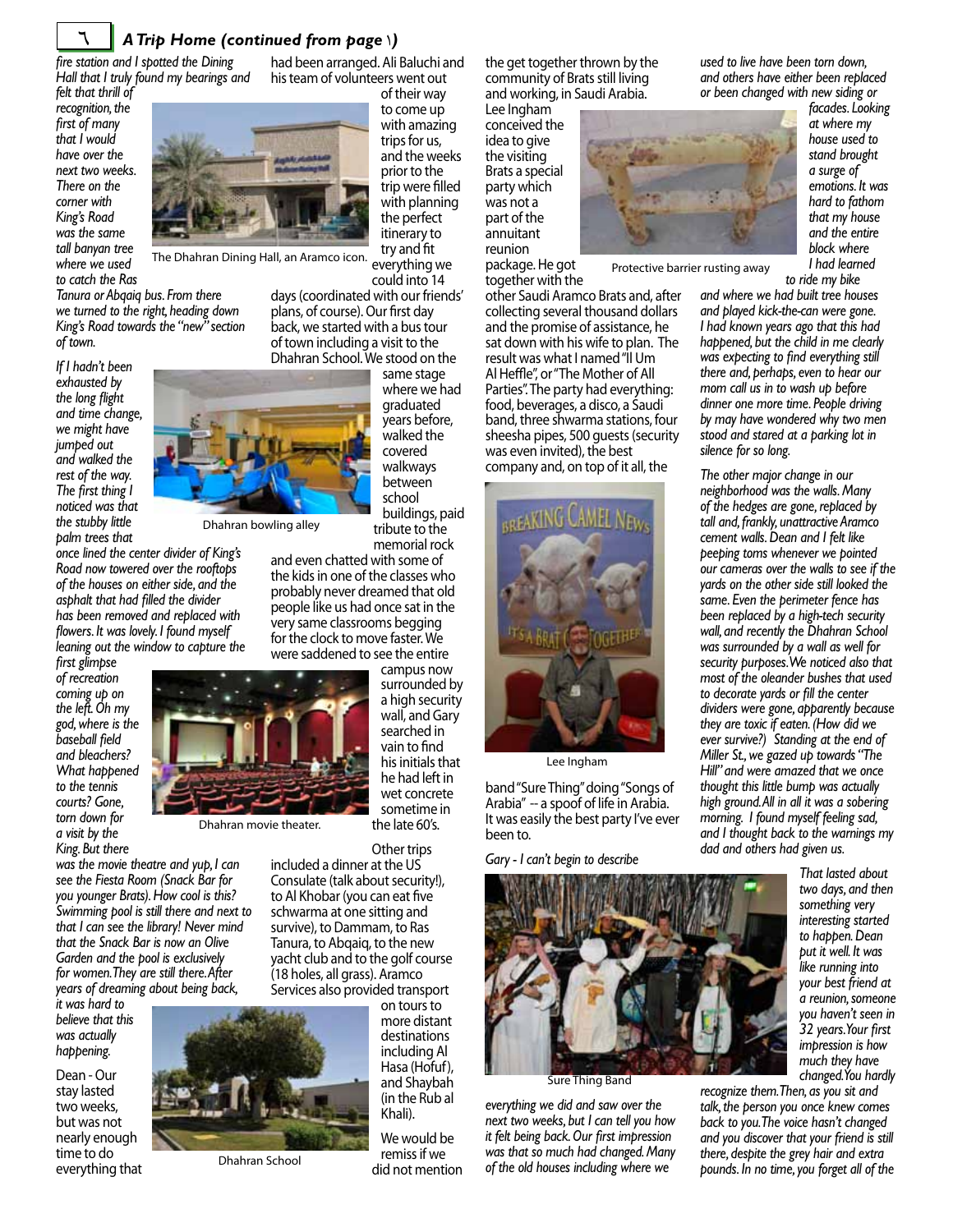*changes and all you see is the person you remember. Dhahran was like that. As the days passed, all of the changes slowly began to fade, and instead we began finding familiar things that were still there. Here is the wall we used* 

*to walk on to take our shortcut home. Here is the same tree where Dean kissed his first girlfriend. Look, the hedges still have flowers that you can suck for nectar.* 



Sixth Street

Old Main Gate security office

*Fly traps, they haven't changed a bit. Most amazing of all was that The Hill started to grow. Each day it looked a little bigger and, by the time we left, it once again was high ground, towering over the whole compound.* 

Dean - Despite the busy schedule, Gary and I made sure to block

off time to reacquaint ourselves with Dhahran, mostly by just walking around and looking for familiar landmarks. It was weird at first. Almost everything has

been changed in some way. Our house is really gone…damn it. Some sections of town, the area north of the big playground, or on the big hill have been completely redone. Town is huge now, almost five times as big as it once was, by my estimate, although a large part of that is golf course and



AC plant

undeveloped desert. The biggest difference, Gary and I agreed, was that our friends are not in their houses anymore. We couldn't sneak over to the Goldings and wake up Martin or Gordon with a tap on the window, have cookies

at the Crocker's house, swim in the Jungers' pool or meet our friends at recreation. As we walked through town, one direction seemed as good as another. Since we only knew a few people in town, we

a few

only had

destinations we could go to, but that didn't really matter because every step we took seemed to

*Gary - It was the simple things that we often found the most memorable. Our first morning we were suddenly awake at sunrise, despite the exhaustion of the long flight. Then we realized* 

move us further back in time.

*that we had woken to the call to prayer, so familiar and so comforting. This was the only morning that it woke us up. Waiting for a taxi to get breakfast at the Dining* 

*Hall, I spotted a Hoopoe bird, once rare but now common in town. And there were the old friends. Sitting on the bus for Hofuf I suddenly spotted my best friend from 7th grade, Brian Morris, who I hadn't heard from in over 30 years. He really does look the same. My pockets were filled with note cards with hastily scribbled email* 

*addresses and phone numbers. Perhaps best of all was the many times we were stopped by people who would turn to us and say, "You're Larry Barnes' kids? I remember him from the radio!" 32 years later and he is still a celebrity.*

Dean - Most unchanged were

the AC plants which look the same as the day I left. Standing next to one at night and hearing the sound of falling water mingle with the distant ever-present whine of the power plant north of town brought me back in time to nights

of "sneaking out" with friends. I was stunned to come across one of the sturdy pipe barriers which, as a pre-teen, I had watched company workmen weld together at the ends of the walkways across from the school. Now, almost forty years later, corrosion had burrowed deep into the yellow painted pipes. At Hamilton House, Gary took pictures as I rolled down the hill we used to play on.



Walled yards

*Gary - Dean and I spent hours walking around, checking out familiar places. We had dreamed about this trip for years, and we each had a mental checklist of places that we had to go back and visit. Each moment of recognition was a healing, a closure that we will always treasure. However,* 

*nothing spoke to us of being home like the time we spent with old friends who are still living in Arabia. Most evenings found us sitting around the* 

*table in Dave* 

*Owen's back yard, having drinks, telling stories and feeling a joy that I haven't felt in years. I felt the years roll back and suddenly this was again 1975, and we were again summer students without a care in the world. Over the next two weeks we had many nights like this and I realized that the Aramcons still living in Saudi have not changed a bit. Their kids still have the* 



View down The Big Hill

*biggest playground in the world, and their doors are still open to friends dropping by after work. I could move back to Dhahran tomorrow and feel like I was returning from a long vacation.* 

Dean - Enough can't be said of the hospitality and warmth of the Owen brothers and their families. Richard Owen hosted Gary and I as house guests and showed us every consideration. He was a

most gracious host but, after a while, we had to stop hinting at what we wanted to do because he would drop everything to make it happen. His brother David and his wife Paula had us over to their house many evenings along with a gang of wandering brats,

just like old times. Kathleen Owen spent hours of her time ensuring that the tours ran perfectly and her husband ,Tommy, added his wry sense of humor as he acted as an ombudsman to solve problems as they came up. All of them will always be welcome in my home in St. Thomas.



*sweet moments when we realized that much has changed. You couldn't help but think about friends and family who are gone, and we always knew that this was just a visit, not a real homecoming. But the "Barnes Boys" were home. There is a part of all of us that will always be Aramco, and the affirmation that we felt from this trip was truly spiritual.* 

*Making the trip with my brother* 

*was especially poignant for me. We resonated perfectly with each other, and that made the moments of remembering all the more powerful. Dean and I left with several jars of sand, thousands of photographs, hours of video and a lifetime of memories. Best of all, we now know that it is all still there, and all we need to do is wait for the next reunion to go back again.*

 $\frac{1}{2}$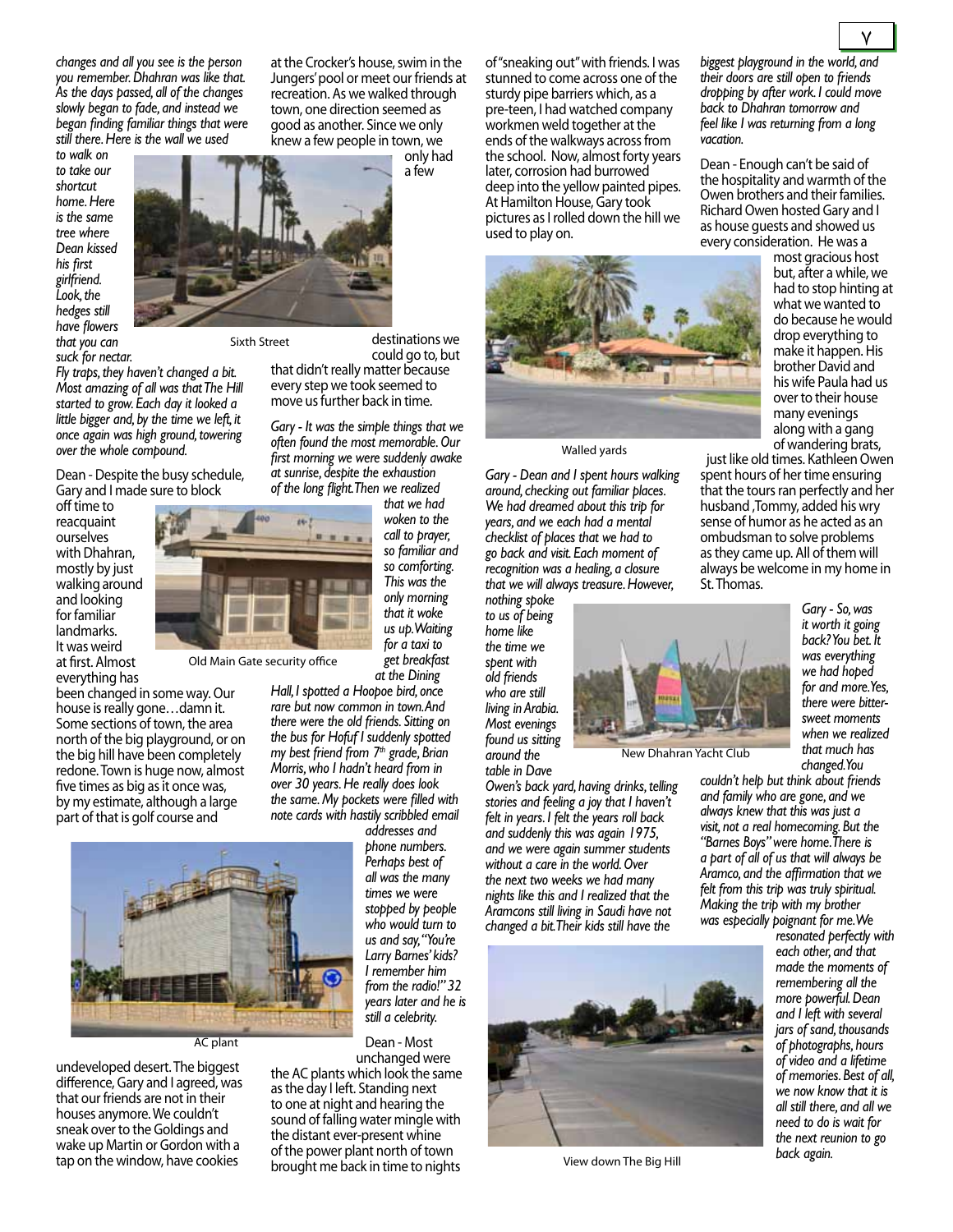### <span id="page-7-0"></span>*Treasurer's Report*  $\lambda$

|                                         |                                                                    |                                                    |                             | 2008                          |                             |                              |                                              | $\frac{5002}{5}$                |                                              |                               |
|-----------------------------------------|--------------------------------------------------------------------|----------------------------------------------------|-----------------------------|-------------------------------|-----------------------------|------------------------------|----------------------------------------------|---------------------------------|----------------------------------------------|-------------------------------|
|                                         | EP.OD.R                                                            |                                                    |                             |                               |                             |                              |                                              |                                 |                                              |                               |
| Quarterly Income Report 2008 - 2009     | $(2008 - 2009)$<br><b>CURRENT</b><br><b>ABI TERM</b><br><b>FOR</b> | <b>ACTUAL<br/>TERM TOTAL</b><br>(TO DATE)<br>CTUAL | 1/1/2008-<br>3/31/2008<br>δ | 4/1/2008 -<br>6/30/2008<br>ອິ | 7/1/2008-<br>9/30/2008<br>G | 12/31/2008<br>10/1/2008<br>ð | $\blacksquare$<br>3/31/2009<br>1/1/2009<br>ŏ | ٠<br>6/30/2009<br>4/1/2009<br>ã | $\blacksquare$<br>9/30/2009<br>7/1/2009<br>G | 10/1/2009-<br>12/31/2009<br>ð |
| <b>INCOME</b>                           |                                                                    |                                                    |                             |                               |                             |                              |                                              |                                 |                                              |                               |
| 4100 Contributions                      | 19,500.00                                                          | 24,307.95                                          |                             | 2,306.95                      | 980.00                      | 3,594.00                     | 7,121.00                                     | 9,613.00                        | 648.00                                       | 45.00                         |
| 4200 Special Events Revenue             |                                                                    |                                                    |                             |                               |                             |                              |                                              |                                 |                                              |                               |
| 4300 Website Revenue                    | 10.00                                                              | 10.00                                              |                             |                               |                             |                              |                                              | 10.00                           |                                              |                               |
| 4400 Donated Services                   |                                                                    |                                                    |                             |                               |                             |                              |                                              |                                 |                                              |                               |
| 4500 Corporate Grants                   |                                                                    |                                                    |                             |                               |                             |                              |                                              |                                 |                                              |                               |
| 4600 Directory Revenue                  | 8,050.00                                                           | 7,865.00                                           |                             | 725.00                        | 425.00                      | 1,050.00                     | 3,400.00                                     | 1,855.00                        | 375.00                                       | 35.00                         |
| 4700 ABI Sales Revenue                  | 8,000.00                                                           | 8,320.91                                           | 15.00                       | 10.00                         | 43.00                       |                              | 28.00                                        | 5,120.00                        | 3,104.91                                     |                               |
| 4800 Investment Income                  | 1,400.00                                                           | 667.69                                             | 159.54                      | 80.86                         | 78.63                       | 72.02                        | 68.55                                        | 70.73                           | 68.77                                        | 68.59                         |
| 4900 Reunion Revenues                   | 83,375.00                                                          | 68,958.00                                          |                             |                               |                             |                              | 42,915.00                                    | 24,114.00                       | 1,929.00                                     |                               |
| TOTAL INCOME                            | 120,335.00                                                         | 0,129.55<br>ź                                      | 174.54                      | 3,122.81                      | 1,526.63                    | 4,716.02                     | 53,532.55                                    | 40,782.73                       | 6,125.68                                     | 148.59                        |
| EXPENSES                                |                                                                    |                                                    |                             |                               |                             |                              |                                              |                                 |                                              |                               |
| 5100 Banking & Audit Fees               | 3,100.00                                                           | 2,846.27                                           |                             | 47.55                         | 26.73                       | 76.14                        | 1,385.84                                     | 1,294.65                        | 6.38                                         | 8.98                          |
| 5200 Office Expense                     | 1,660.00                                                           | 139.69                                             |                             |                               |                             | 58.00                        |                                              | 25.29                           | 56.40                                        |                               |
| 5300 Publications Expense               | 28,400.00                                                          | 26,384.65                                          |                             | 2,808.47                      |                             | 5,885.40                     | 3,272.66                                     | 13,388.73                       | 1,029.39                                     |                               |
| 5400 Website Expense                    | 700.00                                                             | 537.90                                             | 191.40                      |                               |                             |                              | 191.40                                       | 145.15                          |                                              | 9.95                          |
| 5500 Travel & Entertainment Expense     | 4,100.00                                                           | 4,232.76                                           |                             |                               |                             | 3,767.15                     |                                              |                                 | 465.61                                       |                               |
| 5600 Insurance Expense                  | 2,400.00                                                           | 1,326.00                                           |                             |                               |                             | 663.00                       |                                              |                                 |                                              | 663.00                        |
| 5700 Professional Services Expense      | 660.00                                                             |                                                    |                             |                               |                             |                              |                                              |                                 |                                              |                               |
| 5800 ABI Sales Expense                  | 300.00                                                             | 204.41                                             |                             |                               |                             |                              |                                              | 159.37                          | 45.04                                        |                               |
| 5900 Future Reunion Site Search Expense | 1,500.00                                                           | 977.40                                             |                             |                               |                             |                              |                                              |                                 | 650.10                                       | 327.30                        |
| 6100 Special Expense                    | 2,550.00                                                           | 1,383.02                                           |                             |                               |                             | 42.95                        |                                              | 1,340.07                        |                                              |                               |
| 7100 Reunion Expense                    | 83,375.00                                                          | 72,404.07                                          |                             |                               | 500.00                      |                              | 2,059.15                                     | 29,091.35                       | 40,753.57                                    |                               |
| TOTAL EXPENSES                          | 128,745.00                                                         | 0,436.17<br>ŕ                                      | 191.40                      | 2,856.02                      | 526.73                      | 10,492.64                    | 6,909.05                                     | 45,444.61                       | 43,006.49                                    | 1,009.23                      |
| PROFIT / (LOSS)                         | (8,410.00)                                                         | (306.62)                                           | (16.86)                     | 266.79                        | 999.90                      | (5,776.62)                   | 46,623.50                                    | (4, 661.88)                     | (36,880.81)                                  | (860.64)                      |
| BALANCE SHEET                           |                                                                    |                                                    |                             |                               |                             |                              |                                              |                                 |                                              |                               |
| Cash Balance from Previous Term         | 84,298.05                                                          | 34,298.05                                          |                             |                               |                             |                              |                                              |                                 |                                              |                               |
| Cash Balance                            |                                                                    |                                                    | 84,281.19                   | 84,547.98                     | 85,547.88                   | 79,771.26                    | 126,394.76                                   | 121,732.88                      | 84,852.07                                    | 83,991.43                     |
| Anticipated Cash Balance - End of Term  | \$75,888.05                                                        |                                                    |                             |                               |                             |                              |                                              |                                 |                                              |                               |
| Actual Cash Balance - End of Term       |                                                                    | \$83,991.43                                        |                             |                               |                             |                              |                                              |                                 |                                              |                               |

(logon to www.aramco-brats.com for this, prior and subsequent quarterly information.) *(logon to [www.aramco-brats.com](http://www.aramco-brats.com/reports.html) for this, prior and subsequent quarterly information.)*

#### Tom Littlejohn DH'84 - ABI Treasurer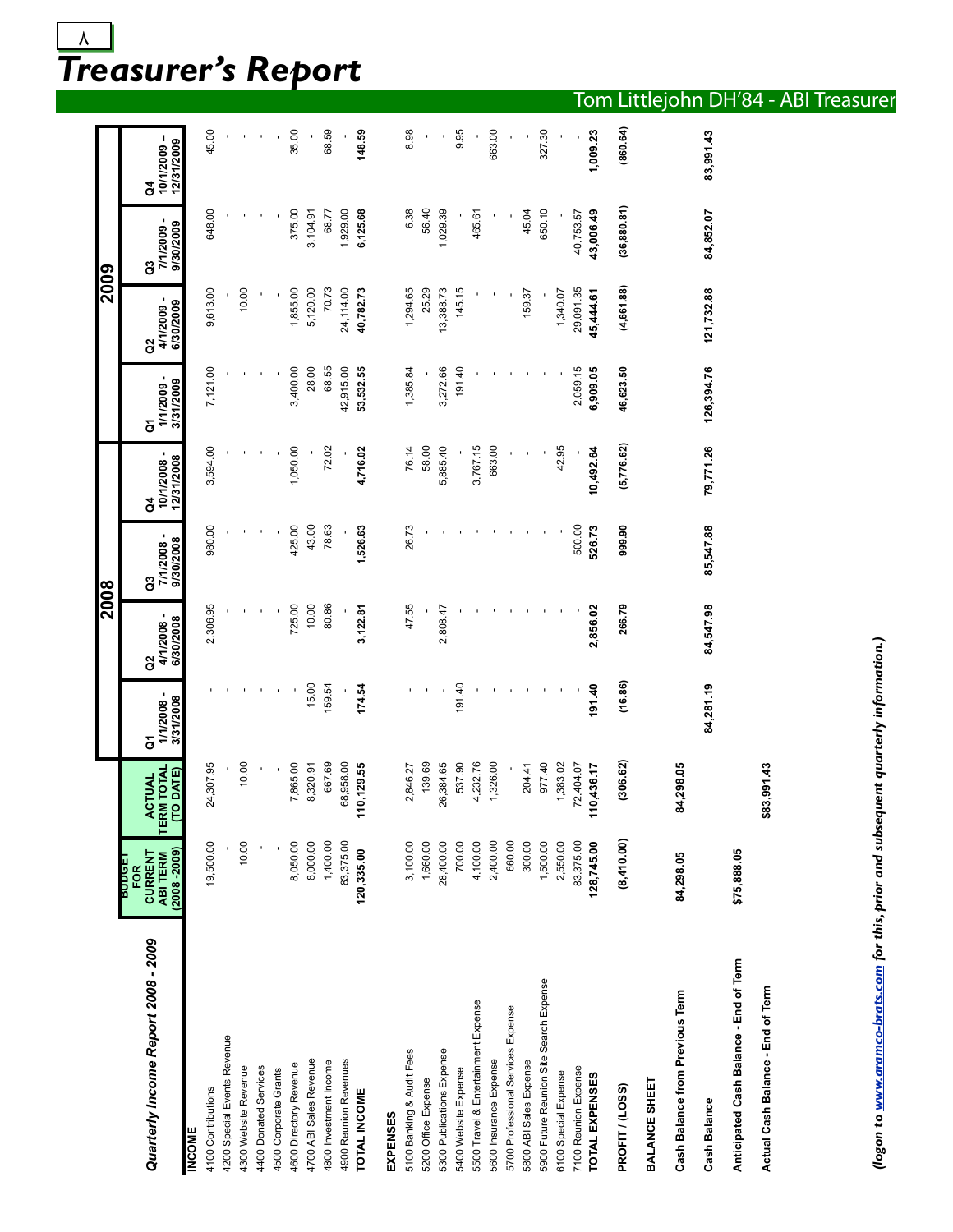<span id="page-8-0"></span>

|                     |                           | 2010-2011 AdBaks Now Due!<br>Why not pay by Credit Card?                                                                                                                                                                                                                          |                                                                                         |
|---------------------|---------------------------|-----------------------------------------------------------------------------------------------------------------------------------------------------------------------------------------------------------------------------------------------------------------------------------|-----------------------------------------------------------------------------------------|
|                     |                           | PLEASE PRINT ALL INFORMATION CLEARLY                                                                                                                                                                                                                                              |                                                                                         |
|                     |                           | Help Keep ABI Alive-Please Respond Today                                                                                                                                                                                                                                          |                                                                                         |
|                     |                           | This is New Address Information-Please Update ABI Records                                                                                                                                                                                                                         |                                                                                         |
| <b>I AdBak Fees</b> | Name:                     | I ast<br>Maiden<br>Middle<br>First                                                                                                                                                                                                                                                | 2010-2011 AdBak<br>(\$25 US/\$30 International)                                         |
|                     | District/Year*:           | Year of 9th Grade Graduation<br>District (DH, RT, AB, or UD)                                                                                                                                                                                                                      | <b>Additional Contributions</b><br>Anonymous contribution -<br>Please do not include my |
|                     | Address:                  | Street/Post Office Box                                                                                                                                                                                                                                                            | name in list of donors.                                                                 |
|                     |                           | $Zip + 4$<br>State/Country<br>City                                                                                                                                                                                                                                                | Total \$                                                                                |
|                     | Telephone:                | <b>Telephone Number</b><br>Area Code/Country Code                                                                                                                                                                                                                                 | Make checks payable to<br>AramcoBrats, Inc. in US Dollars only.                         |
|                     | E-mail:                   |                                                                                                                                                                                                                                                                                   | ** Includes a 2009 ABI Directory                                                        |
| 2010-201            | district where you lived. | * Year you graduated from 9th grade and district (AB, DH, RT, UD) where you lived at graduation. If<br>you did not graduate from an Aramco school, year you would have graduated from 9th grade and last<br>An online AdBak form, including a way to pay by credit card or check, |                                                                                         |
|                     |                           | is at http://www.aramco-brats.com/adbak.html                                                                                                                                                                                                                                      |                                                                                         |
|                     |                           | or you can mail this form to: AramcoBrats, Inc. c/o Tom Littlejohn, 554 Octavia Street, New Orleans, LA70115                                                                                                                                                                      |                                                                                         |

### Don't Be Lost — Help us keep you in touch with your fellow Brats!

|                |                           |                                                                                                                                                                                                               |               |                              | PLEASE PRINT ALL INFORMATION CLEARLY                                                                                                                                                                     | $\Box$ Check if this is a new address. |  |
|----------------|---------------------------|---------------------------------------------------------------------------------------------------------------------------------------------------------------------------------------------------------------|---------------|------------------------------|----------------------------------------------------------------------------------------------------------------------------------------------------------------------------------------------------------|----------------------------------------|--|
| orm            | Name:                     | First                                                                                                                                                                                                         | Middle        | Maiden                       | Last                                                                                                                                                                                                     |                                        |  |
|                | District/Year*:           | District (DH, RT, AB, or UD)                                                                                                                                                                                  |               | Year of 9th Grade Graduation |                                                                                                                                                                                                          |                                        |  |
|                | Address:                  | Street/Post Office Box                                                                                                                                                                                        |               |                              |                                                                                                                                                                                                          |                                        |  |
| Change         | Telephone:                | City                                                                                                                                                                                                          | State/Country |                              | $Zip +4$                                                                                                                                                                                                 |                                        |  |
|                | E-mail:                   | Area Code/Country Code                                                                                                                                                                                        |               | <b>Telephone Number</b>      |                                                                                                                                                                                                          |                                        |  |
| <b>Address</b> | district where you lived. |                                                                                                                                                                                                               |               |                              | * Year you graduated from 9th grade and district (AB, DH, RT, UD) where you lived at graduation. If<br>you did not graduate from an Aramco school, year you would have graduated from 9th grade and last |                                        |  |
|                |                           | Mail Form to: AramcoBrats, Inc., c/o Duane Hopple<br>100 Luna Park Drive #459, Alexandria, VA 22305<br>Contact information can also be changed online at http://www.aramco-brats.com/address_change_form.html |               |                              |                                                                                                                                                                                                          |                                        |  |

**ATTENTION**: If your e-mail or mailing address has changed, please be sure to go to www.aramco-brats.com, click on the link "Add/Change Address" on the right and make the appropriate changes. You can also just fill in the form above and mail it in. We know you want to continue to receive our electronic announcements and newsletters. Also, we want to make sure all your info is correct for the 2011 directory and so do your friends. PLEASE DO THIS NOW, while you're thinking about it. :-)

9